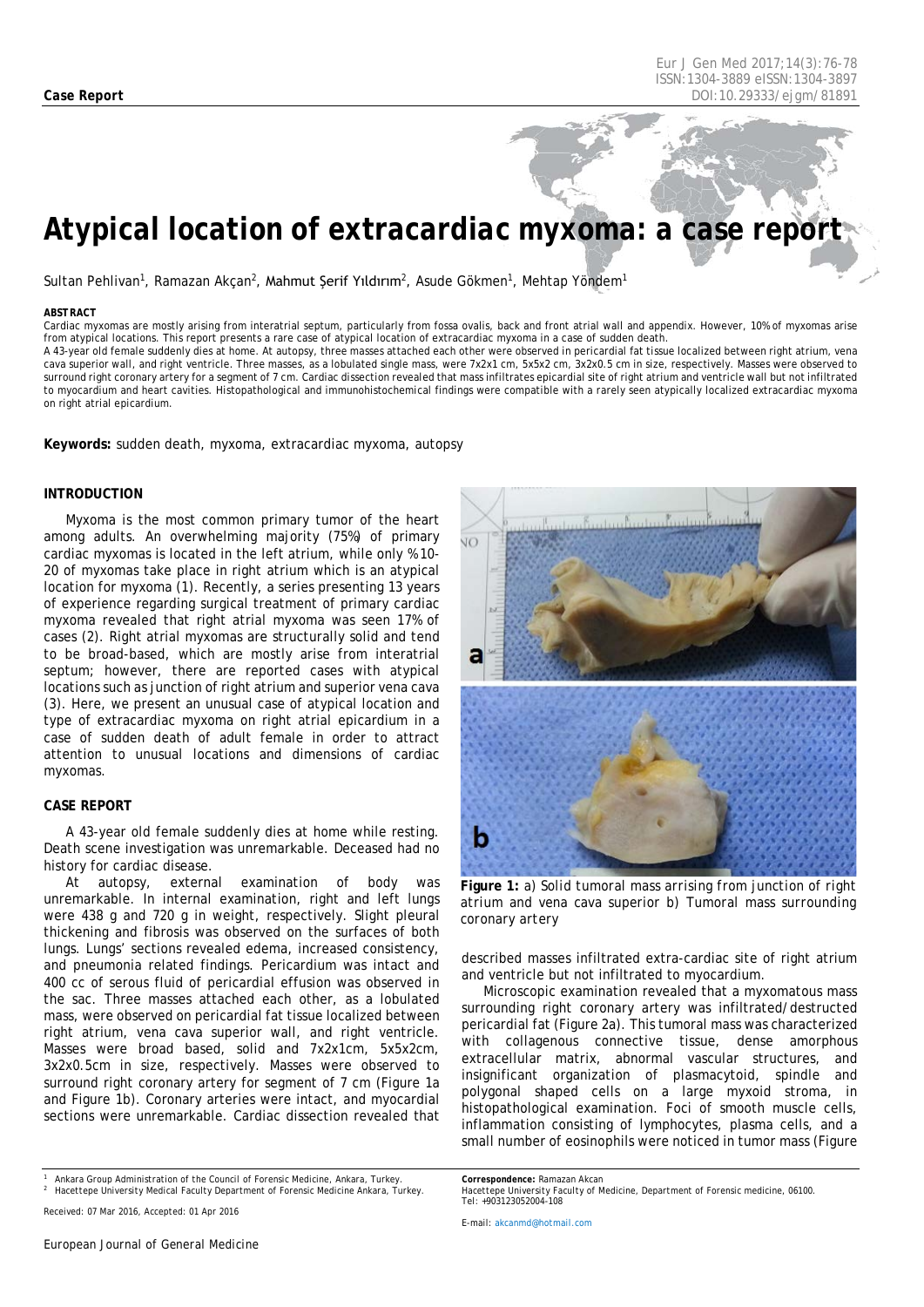2b and Figure 2c). However, there were no necrosis, mitosis, atypical changes and pleomorphism in tumoral mass. In immunohistochemical evaluation, calretinin (Figure 3a) and vimentin (Figure 3b) were positive in tumoral areas. Similarly PAS-AB (2.5) (Figure 3c) was positive in tumoral mucoid areas, CD34 (Figure 3d) was positive in rudimentary vascular structures, and S100 (Figure 3e) was positive in some of tumoral cells. However, HMB45F (Figure 3f) was negative in tumoral areas (IMPX 200). Findings were compatible with a rarely seen atypically localized extra-cardiac right atrial myxoma. Microscopic examination of lungs showed interstitial and alveolar polymorphonuclear leukocyte infiltration and alveolar macrophages, which were compatible with pneumonia. Detailed toxicological analyses were negative.



**Figure 2:** *a) Tumoral mass surrounding coronary artery (H&E, X50) b) Endothelial cells, vessels, mononuclear cells, polygonal cells in mixoid stroma in tumoral mass section (H&E, X100) c) Smooth muscle cells and mononuclear cells in tumoral mass section (H&E, X400)*



**Figure 3:** *Immunohistochemical staining. Calretinin (a) and vimentin (b) staining in tumoral areas, PAS-AB (2.5) (c) staining in tumoral mucoid areas, CD34 (d) staining in rudimenter vascular structures, S-100 (e) and HMB-45 (f) staining in tumoral areas (IMPX 200)*

### **DISCUSSION**

Primary cardiac tumors, that are mostly myxomas, are rarely seen among adults. Myxomas are mostly located in left atrium, and the incidence of right atrial myxomas is quite low as previously reported in literature (1). A case report by Spirito et al. presented a case of unusual extra-cardiac right ventricular myxoma (4). Similarly, we present an unusual extracardiac epicardially located myxoma of right atrium, in this report. The literature states that approximately 70% of adult myxoma patients are women (5, 6), predominantly between 30 and 60 years of age. Additionally most of such cases are solitary and sporadic, while some are associated with certain syndromes (7, 8). In accordance with the literature, presented case was a

#### **REFERENCES**

1. Diaz A, Di Salvo C, Lawrence D, Hayward M. Left atrial and right ventricular myxoma: an uncommon presentation of a rare tumour. Interactive cardiovascular and thoracic surgery 2011;12(4):622-5.

43 year-old schizophrenic woman without history of familial cardiac diseases.

Virtually all myxomas are polypoid or pedunculated, single, and round masses protruded into cardiac chambers (9). However, Spirito et al. reported an unusual case of extracardiac epicardial myxoma (4). Right atrial myxomas tend to be solid and broad based more than left atrial myxomas. Additionally, size of myxoma masses are reported to mostly varies from 1 to 15 cm in diameter (4). The consistency of these masses might vary from hard masses to soft, translucent or villous lesions showing gelatinous appearance with brownish color (10). On the contrary to common cases, three masses attached each other, as a lobulated single mass, were observed on pericardial fat tissue localized between right atrium, vena cava superior wall, and right ventricle, in the presented case. Masses were broad based (not pedunculated), solid and 7x2x1 cm, 5x5x2 cm, 3x2x0.5 cm in size, respectively. Masses were observed to surround right coronary artery for segment of 7 cm, in length. To the best of our knowledge, this report presents the largest unusual extra-cardiac right atrial myxoma case described in the literature.

Histological characteristics of myxomas include a loose myxoid stroma with minimal cellularity in which scattered spindle cells with an eosinophilic cytoplasm. However, mitosis, necrosis, and pleomorphism are not among common findings. The diagnosis of myxomas is difficult because of its atypical and quite variable signs and symptoms; furthermore, it sometimes might be diagnosed only in postmortem (11, 12).

Calretinin is being expressed in 75% of cardiac myxomas. In accordance, the presented case was positive for calretinin and vimentin staining. Furthermore, mucoid areas were positively stained with PAS-AB. Regarding differentiation for myxoid lipomas S-100 is being utilized; it shows variable staining patterns for tumoral cells in cardiac myxomas similar to our case. Additionally, CD34 staining can be positive with intratumoral rudimentary vascular structures (13). In regard to differential diagnosis from liposarcoma, while S100 is positive for both tumors, morphological characteristics and calretinin positivity for cardiac myxomas suggest that the tumor detected in our case was a cardiac myxoma (14). On the other hand HMB-45, which is utilized for differential diagnosis of angiomyolipoma, was negative in presented case.

Affected individuals might show an asymptomatic course until sudden death according to tumor's size, mobility and location, and activity of the patient (11, 14, 15). Similarly, microscopic features of our case were compatible with those reported in the literature. The presented case was also asymptomatic until death, and myxoma was diagnosed incidentally during autopsy.

The chance of diagnosis in living is reported to be approximately 95% with transthoracic echocardiography, of which sensitivity increases to 100% when followed by transesophageal echocardiography (2). However being a rare location of myxoma, right atrial and even extra-cardiac masses located on epicardium should be considered in the differential diagnosis in individuals with atypical signs and symptoms of hearth conditions of uncertain etiology.

2. Oliveira R, Branco L, Galrinho A, et al. Cardiac myxoma: a 13-year experience in echocardiographic diagnosis. Revista portuguesa de cardiologia: orgao oficial da Sociedade Portuguesa de Cardiologia= Portuguese journal of cardiology: an official journal of the Portuguese Society of Cardiology 2009;29(7-8):1087-100.